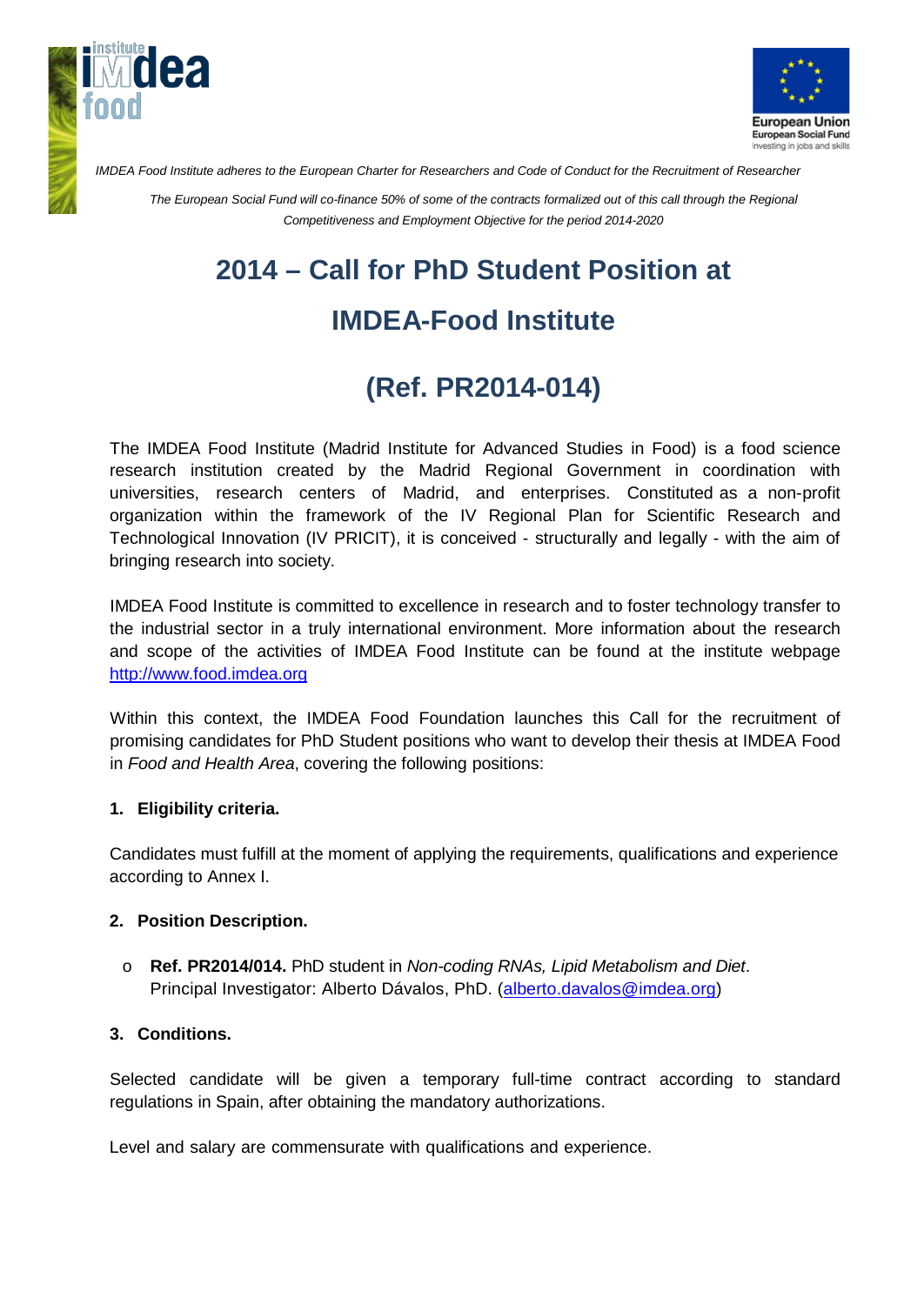



The incorporation of the candidate to the IMDEA Food Institute is expected to be immediately after the selection process.

#### 4. **Evaluation and selection of candidates.**

Candidates will be selected based on the profiles described in Annex 1 as appropriately outlined in their CV by a Selection Committee composed by scientist staff of IMDEA Food Institute. Adhoc experts could be participating in the process. The best-qualified applicants can be invited locally for an interview by the Selection Committee.

#### **5. Application.**

Interested candidates should submit their applications before **17:00 p.m. (local time) on 21th October, 2014**

They must send by e-mail to rrhh.alimentacion@imdea.org, with the *Reference of the post* (*PR2014-014*), the following documents:

- *1.* Curriculum Vitae (including a *cover letter)*
- 2. Bachelor´s degree qualifications: the university transcripts with the average grade.
- 3. The **Request Form** (excel format) available at the Institute´s website: [http://www.alimentacion.imdea.org](http://www.alimentacion.imdea.org/)

The results of the selection process will be published in the IMDEA Food Institute's web page http://www.alimentacion.imdea.org and the selected candidate will be notified by e-mail. The selected candidate will receive a contractual offer and - if he/she agrees with it - must accept it within five (5) days after notification.

#### **6. Data Protection Policy.**

Pursuant to the provisions of Organic Law 15/1999 of 13 December, of Personal Data Protection, and Royal Decree 1720/2007 of 21 December, approving the regulations that develop Organic Law 15/1999 of 13 December, of Personal Data Protection, we inform you that the personal data contained in the CV you sent us will be recorded in a file for which the IMDEA FOOD FOUNDATION with registered office at the Building CLAID-PCM, Ctra. de Cantoblanco, nº 8 28049 Madrid (Spain), with the sole purpose of rights of access, rectification, cancellation and objection to their personal data by contacting the

IMDEA FOOD FOUNDATION at the above address or by sending us an e-mail to [rrhh.alimentacion@imdea.org.](mailto:rrhh.alimentacion@imdea.org)

#### **7. Publicity.**

Publicity of this call will be given in the following websites: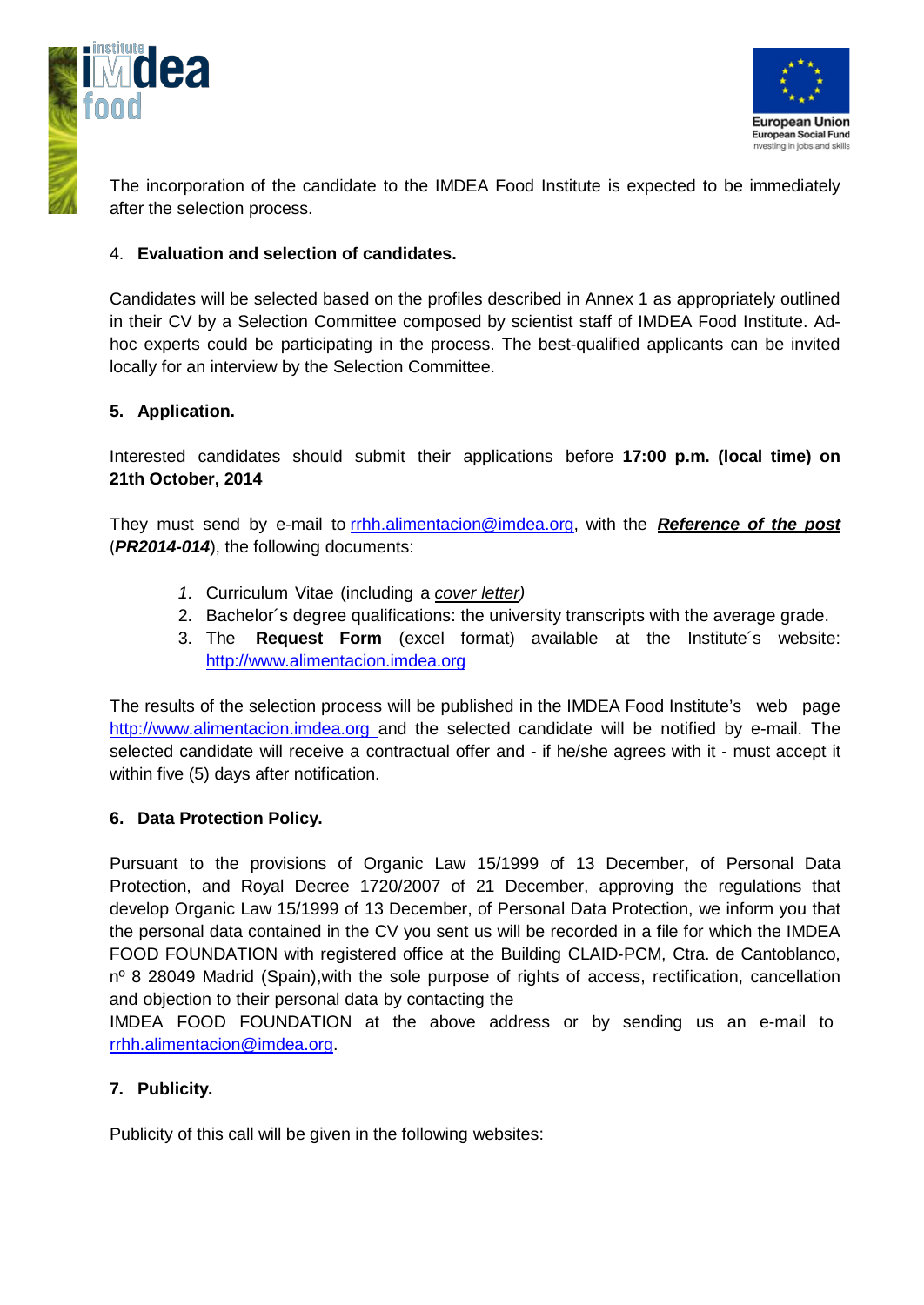



IMDEA ALIMENTACION: http:/[/www.alimentacion.imdea.org](http://www.alimentacion.imdea.org/)

Others:

Red IRIS:<http://www.rediris.es/>

Madrid+d: [www.madrimasd.org/](http://www.madrimasd.org/)

Nature jobs:<http://www.nature.com/naturejobs/index.html>

#### Madrid, 6th October 2014

ENTIDAD FUNDACION IMDEA ALIMENTACION - CIF G84912724 - NOMBRE REGLERO RADA GUILLERMO JESUS - NIF 73074725E

Firmado digitalmente por ENTIDAD FUNDACION IMDEA ALIMENTACION - CIF G84912724 - NOMBRE REGLERO RADA GUILLERMO JESUS - NIF 73074725E Nombre de reconocimiento (DN): c=ES, o=FNMT, ou=FNMT Clase 2 CA, ou=703015013, cn=ENTIDAD FUNDACION IMDEA ALIMENTACION - CIF G84912724 - NOMBRE REGLERO RADA GUILLERMO JESUS - NIF 73074725E Fecha: 2014.10.06 13:15:43 +02'00'

Guillermo Reglero Rada

Director of IMDEA Food Institute